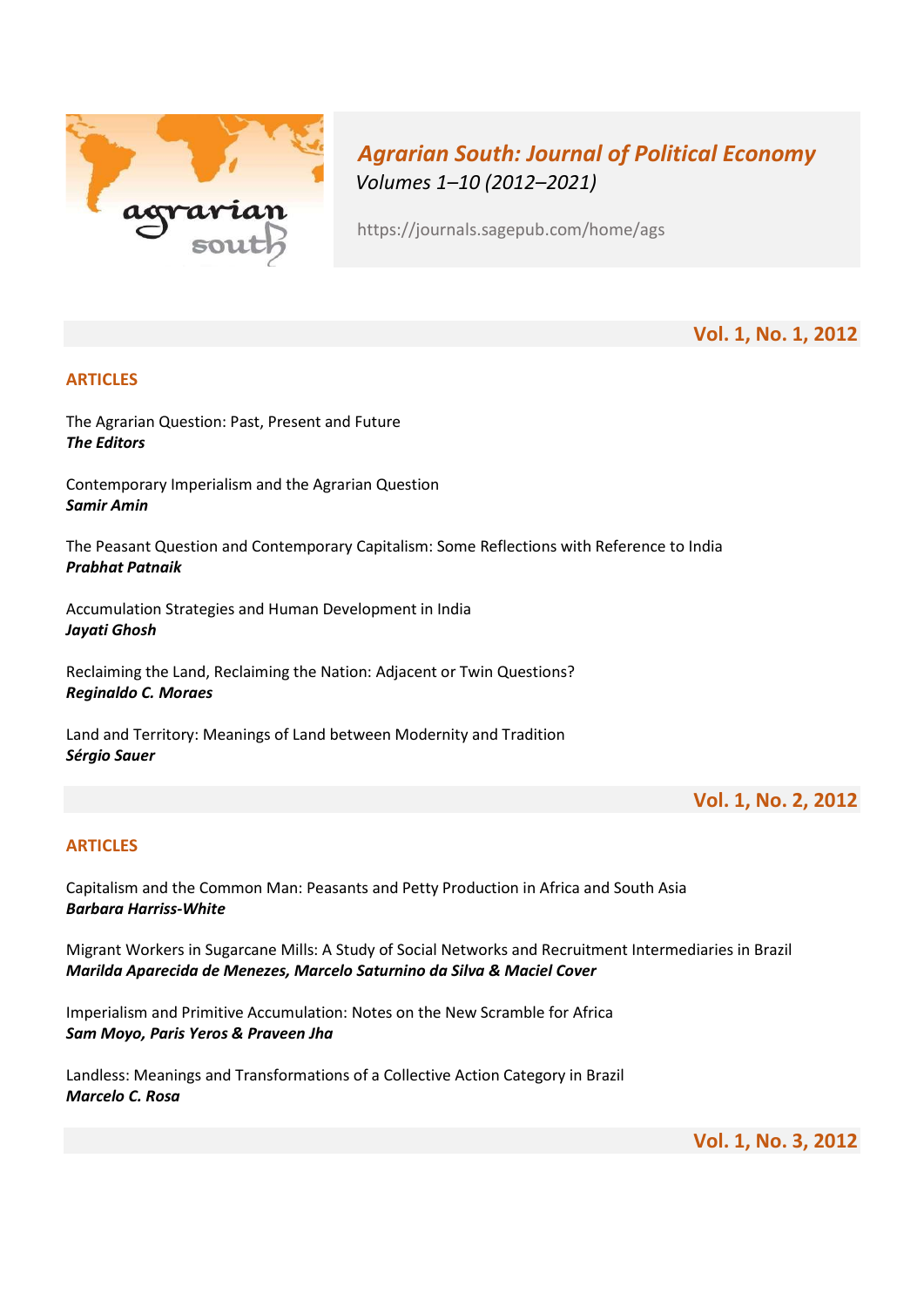Some Aspects of the Contemporary Agrarian Question Utsa Patnaik

Intellectual Property Rights and the North-South Contest for Agricultural Germplasm: An Historical Perspective Tung-Yi Kho

The Economic Diplomacy of Tanzania: Accumulation by Dispossession in a Peripheral State Ng'wanza Kamata

The Ox from the Four Corners of the World: The Historic Origins of the Brazilian Beef Industry Ricardo Ferreira Ribeiro

Review of Henry Bernstein, Class dynamics of Agrarian Change (2010) Paris Yeros

Vol. 2, No. 1, 2013

#### **ARTICLES**

Land Use and Rural Livelihoods in South Africa: Emerging Evidence from the Eastern Cape Horman Chitonge

Land Grabbing, Agribusiness and the Peasantry in Brazil and Mozambique Elizabeth Alice Clements & Bernardo Mançano Fernandes

From Peasants to 'Project Beneficiaries': The Case of the Brazilian Amazon PPG7 Demonstration Projects Olympio Barbanti

The Classical Agrarian Question: Myth, Reality and Relevance Today Sam Moyo, Praveen Jha & Paris Yeros

Vol. 2, No. 2, 2013

#### ARTICLES

Not a Benign Market: An Analysis of Food Price Inflation and Volatility C.P. Chandrasekhar

South Africa and the 'New Scramble for Africa': Imperialist, Sub-imperialist, or Victim? William G. Martin

The Political Economy of Agrarian Labour Relations in Zimbabwe after Redistributive Land Reform Walter Chambati

Irrigation and Agrarian Change in India: Two Village Studies of Differentiation without De-peasantization Anil Kumar Vaddiraju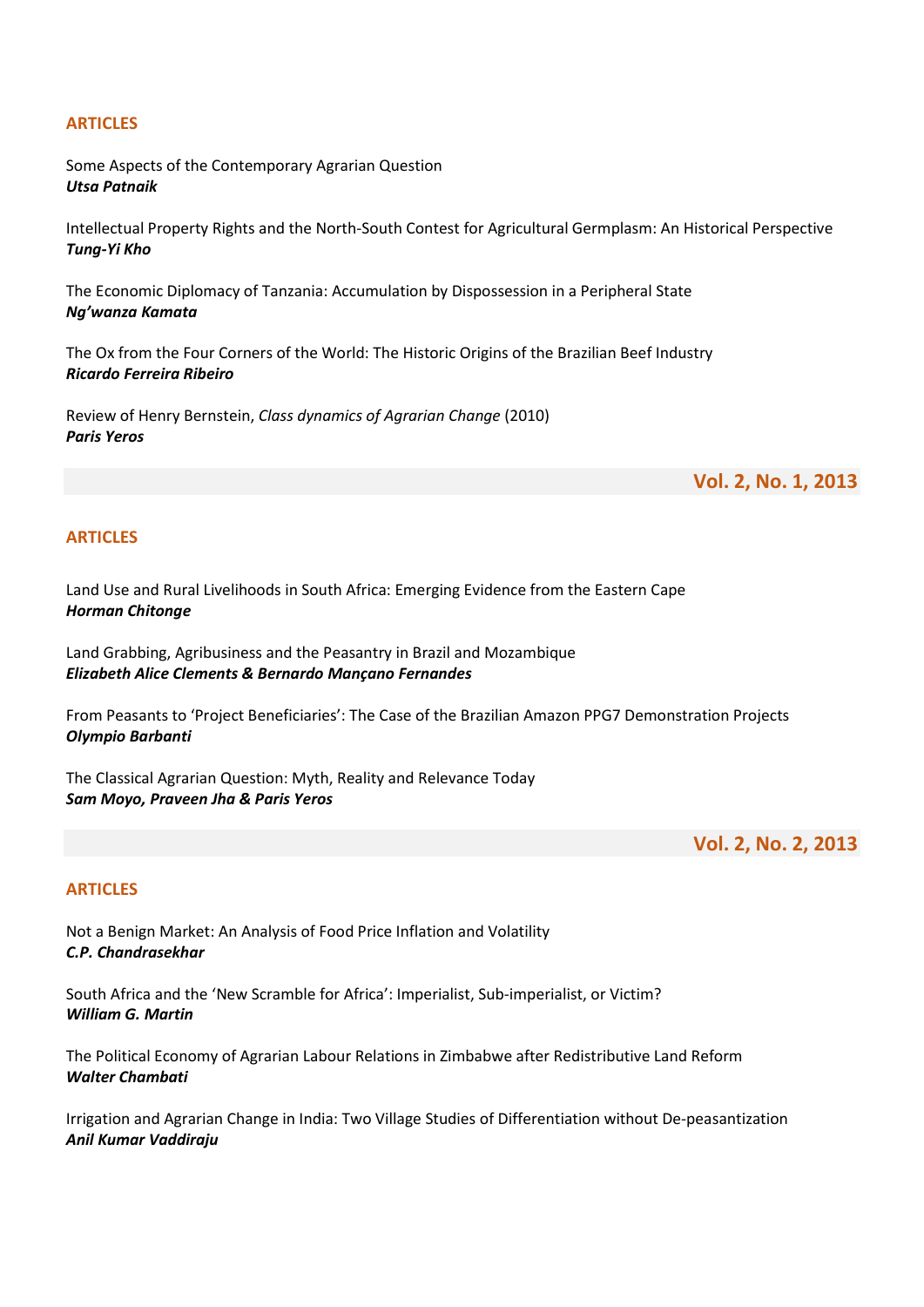## SPECIAL ISSUE: Crisis and Global Transformation: What Role for Re-peasantization?

Crisis and Global Transformation: What Role for Re-peasantization? The Editors

#### ARTICLES

The Development Trap of Financial Capitalism: China's Peasant Path Compared Sit Tsui, Du Jie, Lan Yonghai, Dong Xiaodan, Erebus Wong & Wen Tiejun

Re-Peasantization, Resistence and Subordination: The Struggle for Land and Agrarian Reform in Brazil Bernardo Mançano Fernandes

Peasants of Manipur: Agrarian Change, Land Tenure and Emerging Patterns of Re-peasantisation in India Ch. Priyoranjan Singh & Hanjabam Isworchandra Sharma

Reproduction of the Chilean Peasantry under Neoliberalism Raúl Holz Cárcamo

New People, New Land and New Livelihoods: A Micro-Study of Zimbabwe's Fast-Track Land Reform Grasian Mkodzongi

#### REPORT

Conference on Land, Race and Nation in South Africa, University of Cape Town, Cape Town, South Africa, 19–22 June 2013. Kirk Helliker, Fred Hendricks & Lungisile Ntsebeza

#### BOOK REVIEWS

Perry Anderson (2012), India Trilogy: Gandhi Centre Stage – Why Partition? – After Nehru (2012) Vashna Jagarnath

Fred Hendricks, Lungisile Ntsebeza & Kirk Helliker, The Promise of Land: Undoing a Century of Dispossession in South Africa (2013) Martin Legassick

Vol. 3, No. 1, 2014

#### ARTICLES

Imperialism and the Agrarian Question Prabhat Patnaik

Land Grabbing in Latin America: Another Natural Resource Curse? Agostina Costantino

Shifting Gender Dimensions and Rural Livelihoods after Zimbabwe's Fast-Track Land Reform Programme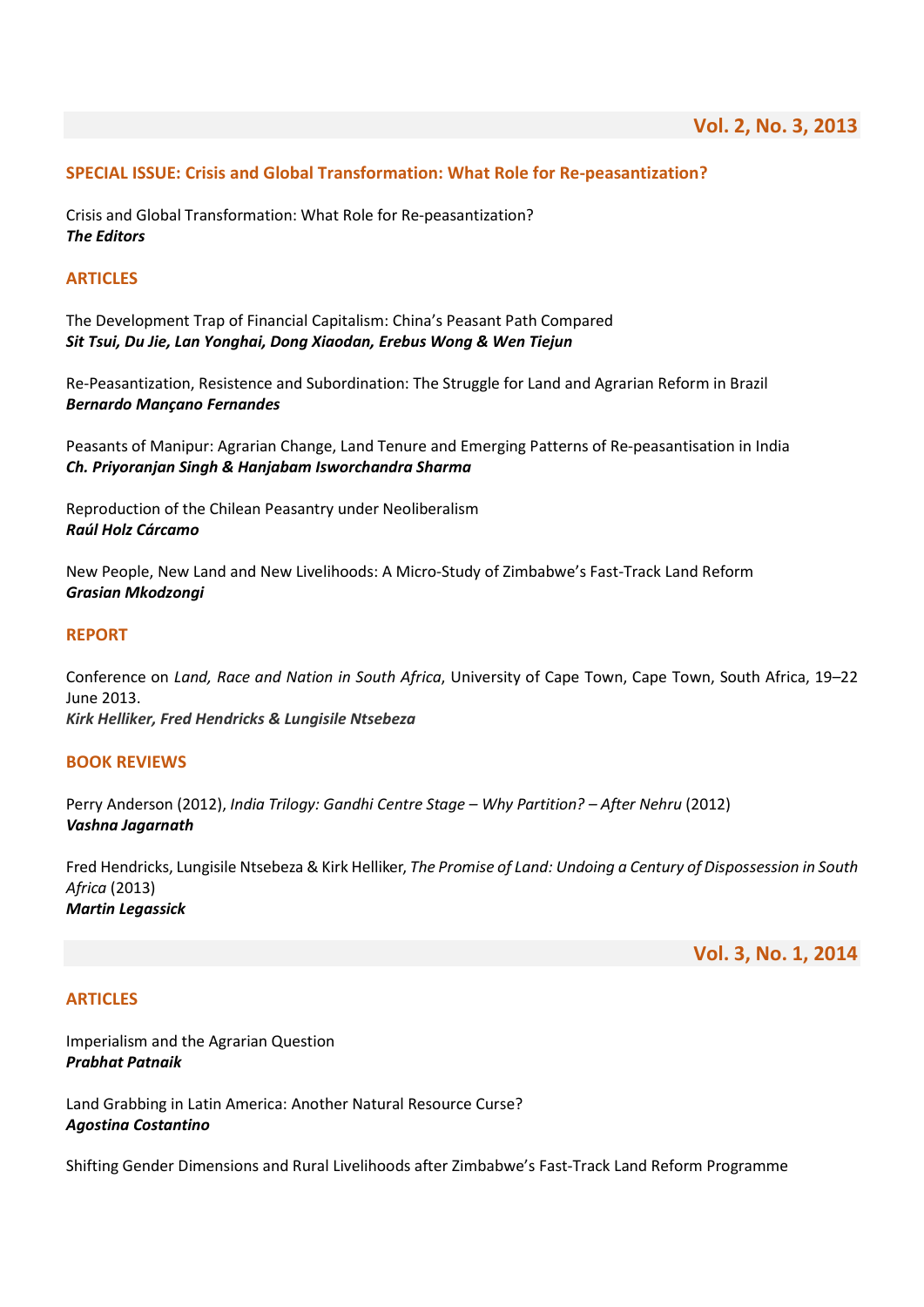#### Patience Mutopo, Jeanette Manjengwa & Manase Chiweshe

The Rationalisation of Agriculture in Kerala: Implications for the Natural Environment, Agro-Ecosystems and Livelihoods

P.K. Viswanathan

## SPECIAL SECTION: The 'New' Scramble for Africa and the 'New' Bandung

The 'New' Scramble for Africa and the 'New' Bandung William G. Martin, Guest Editor

China, Africa and the Bandung Idea, Then and Now Michael O. West

Asian Land Acquisitions in Africa: Beyond the 'New Bandung' or A 'New Colonialism'? William G. Martin & Ravi Palat

Vol. 3, No. 2, 2014

#### ARTICLES

Unfree Labour under Capitalism: A Contradiction in (Useful) Terms J. Mohan Rao

The Shack Settlement as a Site of Politics: Reflections from South Africa Richard Pithouse

Rehabilitation of 'Unverified' Ex-combatants in Nepal: Discontent, Resistance and Challenges D.B. Subedi

Are Subsidies for Coffee Farmers Inclusive in India? Evidence and Implications from a Household Survey M.R. Narayana

#### **DEBATE**

Class and Nation in the Agrarian Questions of the South: Notes in Response to Moyo, Jha & Yeros Fred Hendricks

In Defense of Intellectual Autonomy: A Response to Hendricks Sam Moyo, Praveen Jha & Paris Yeros

#### INTERVENTION

The Evolution of Cuban Agrarian Relations Gladys Hernández

Vol. 3, No. 3, 2014

**ARTICLES**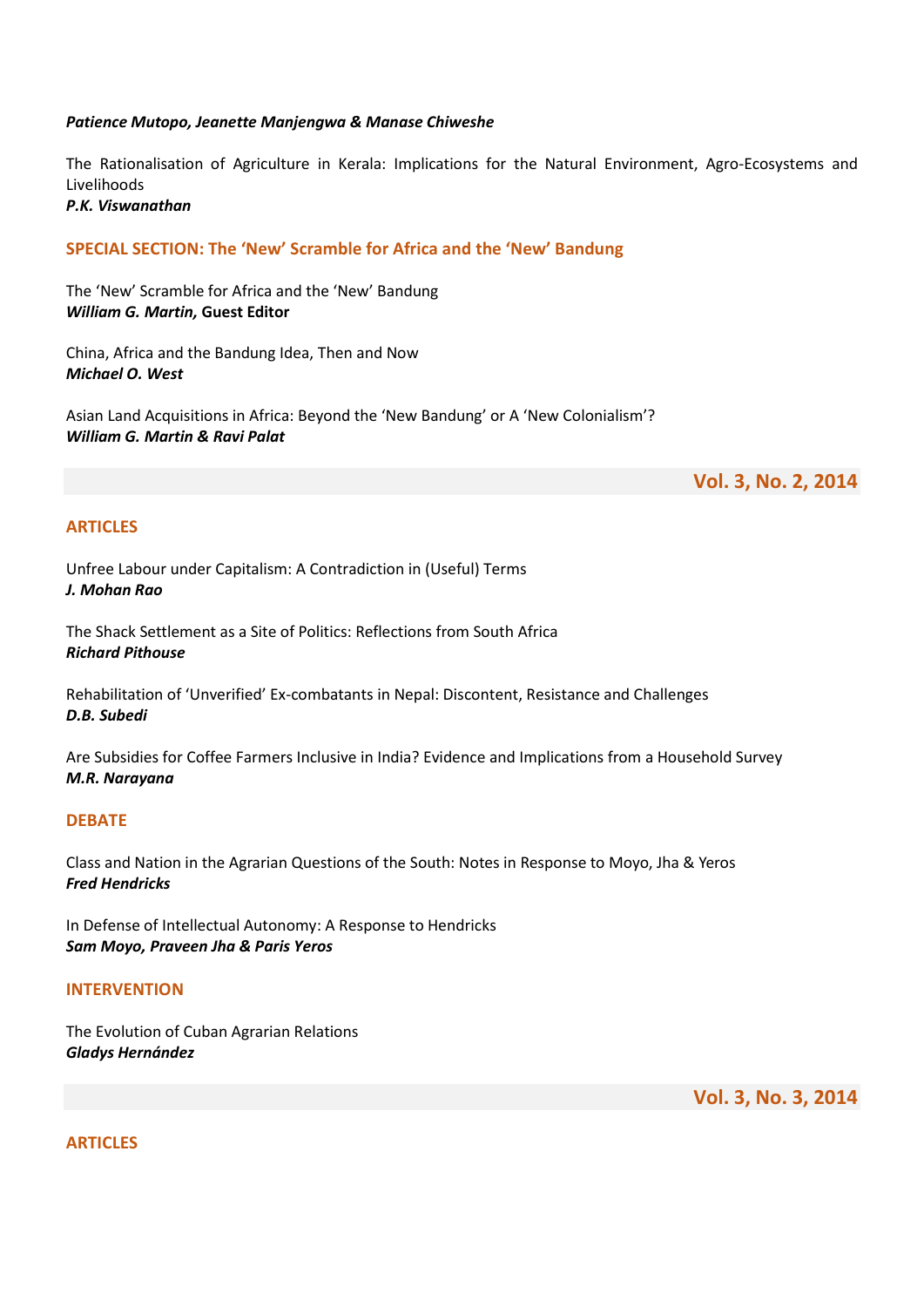Agricultural Trade Negotiations and the Challenges of Food Security Nilson de Paula & Huáscar Pessali

Commodification and the Social Commons: Smallholder Autonomy and Rural-Urban Kinship Communalism in **Turkey** Murat Öztürk, Joost Jongerden & Andy Hilton

Decomposing Change in Energy Consumption of the Agricultural Sector in Pakistan Vaqar Ahmed & Muhammad Zeshan

How Efficiently is Chemical Fertiliser Used in Indian Agriculture? Challenges and Alternatives Abhijit Ghosh & Saurav Kumar Dey

## BOOK REVIEW

Mahmood Mamdani, Define and Rule: Native as Political Identity (2012) Fabrício Cardoso de Mello

Vol. 4, No. 1, 2015

# SPECIAL ISSUE: The Agrarian Question in the North: Contemporary Trends, Historic Challenges

The Agrarian Question in the North: Contemporary Trends, Historic Challenges The Editors

## **ARTICLES**

The Origins and Continuation of First World Import Dependence on Developing Countries for Agricultural Products Utsa Patnaik

The Impact of the CAP on Agriculture and Rural Areas of EU Member States Apostolos G. Papadopoulos

Agricultural Subsidies for Non-Farm Interests: An Analysis of the US Agro-Industrial Complex Thiago Lima

North-South Imbalances in the Doha Round: The Use of Specific Duties as a Trade Policy Instrument Murali Kallummal

Seeking an Alternative Development Paradigm for Greek Agriculture Fotis Bilias

#### BOOK REVIEW

Amiya Kumar Bagchi and Amita Chatterjee (Editors), Marxism with and Beyond Marx (2014) Dinesh Kumar Abrol

Vol. 4, No. 2, 2015

**ARTICLES**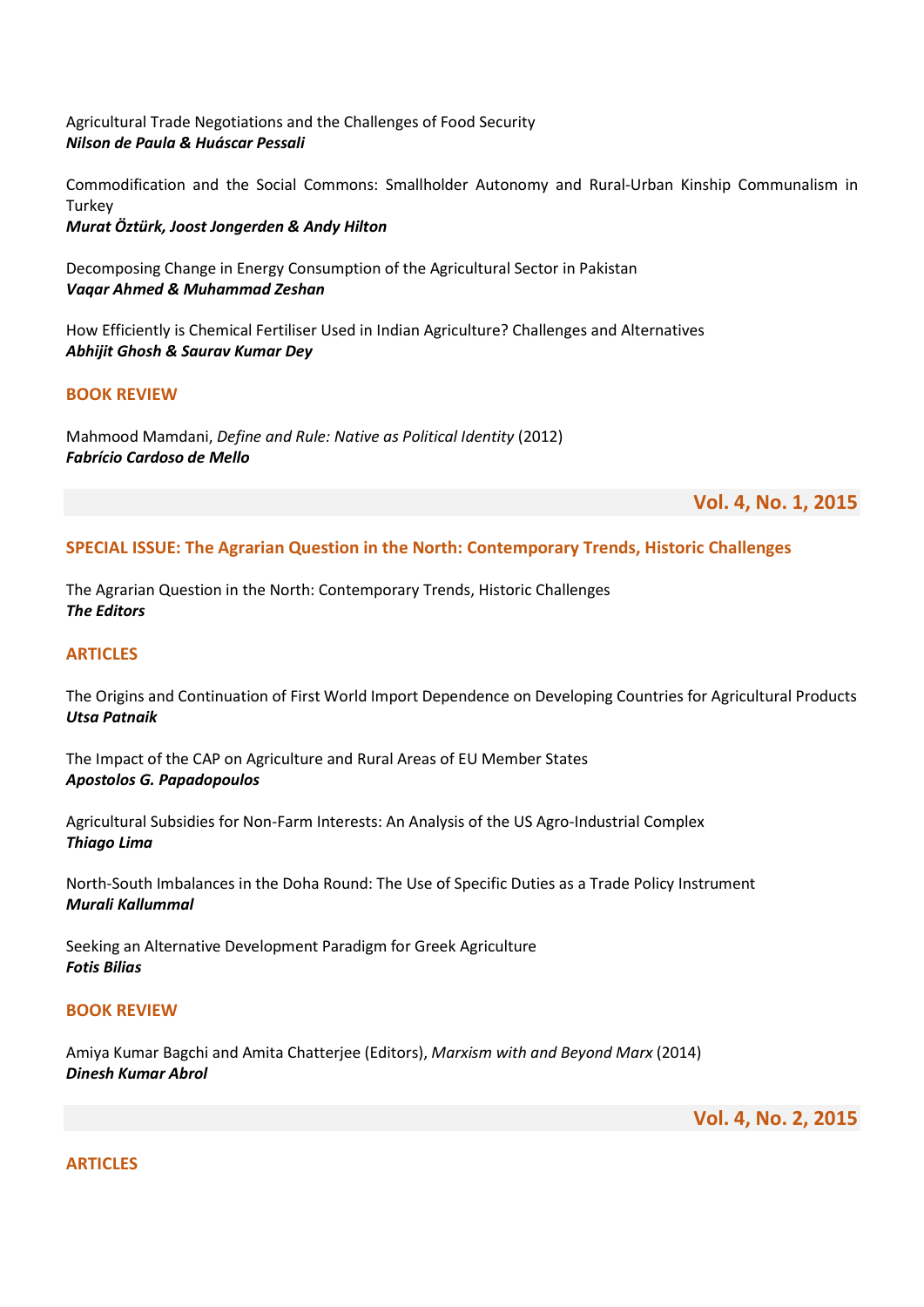Capitalism and Inequality Prabhat Patnaik

Economic Cycles, Deforestation and Social Impacts in the Brazilian Amazon Olympio Barbanti

Household Production and Market Engagement among Resettled Hmong and Lao Loum Communities Phoutkanya Dalasavong, Nittana Southiseng & John Walsh

Informal Economy in India: Persistence and Meagerness Arup Mitra

Explaining the Rise in Agricultural Prices: Impact of Neoliberal Policies on the Agrarian Economy Shouvik Chakraborty

Vol. 4, No. 3, 2015

#### Editorial

#### **ARTICLES**

Ten Years of Economic Recovery in Argentina (2003–2013): An Assessment of 'Neo-Developmentalism' Vitor Eduardo Schincariol

India's Second Green Revolution: Portends for Future and Possible Alternatives Vikas Bajpai

The Land Question and the Mobility of the Marginalized: A Study of Land Inequality in Kerala C.R. Yadu

Brazil as an Emerging Donor in Africa's Agricultural Sector: Comparing Two Projects Letícia Cesarino

Estimating Poverty Including Social Expenditure: Adequacy and Implications of New Official Methods in the Context of Urban India Ruchira Bhattacharya

#### BOOK REVIEWS

Expropriating the Land and its Moral Grounds: A Review Essay Ben Cousins and Cherryl Walker, Land divided, land restored: land reform in South Africa for the 21<sup>st</sup> century (2015) Marcelo C. Rosa

Leão Walquíria Rego & Alessandro Pinzani, Vozes do Bolsa Família: Autonomia, Dinheiro e Cidadania [Voices of the Family Fund: Autonomy, Money and Citizenship], 2<sup>nd</sup> Edition (2014) Thiago Lima

Vol. 5, No. 1, 2016

SPECIAL ISSUE: Gender relations and the Changing Agrarian Political Economies in the South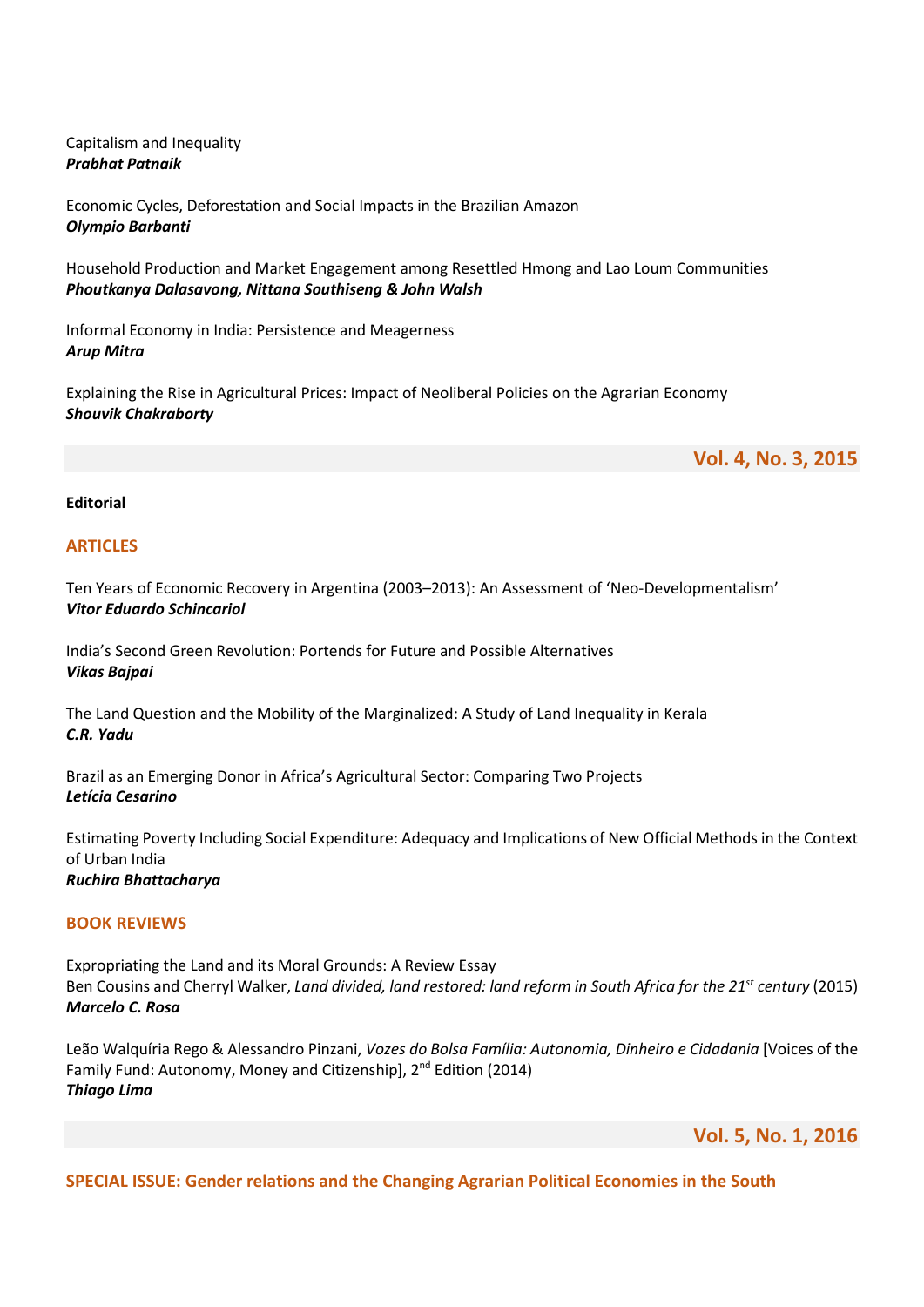Gender Relations and the Changing Agrarian Political Economies in the South The Editors

# ARTICLES

Gender, Land Tenure and Agrarian Production Systems in Sub-Saharan Africa Dzodzi Tsikata

Adivasi Women, Agrarian Change and Forms of Labour in Neo-Liberal India Archana Prasad

Social Reproduction and the Agrarian Question of Women's Labour in India Sirisha C. Naidu & Lyn Ossome

Farm to Factory Gendered Employment: The Case of Blue Skies Outgrower Scheme in Ghana Gertrude Dzifa Torvikey, Joseph Awetori Yaro & Joseph Kofi Teye

Women's Agential Power in the Political Economy of Agricultural Land Govind Kelkar & Santosh Kumar Jha

#### BOOK REVIEWS

Tukumbi Lumumba-Kasongo (Editor), Land Reforms and Natural Resource Conflicts in Africa: New Development Paradigms in the Era of Global Liberalization (2016). Walter Chambati

Ndèye Sokhna Guèye (Editor), Mouvements Sociaux des Femmes au Sénégal (2015) Rama Salla Dieng

Lorenzo Cotula, The Great African Land Grab? Agricultural Investments and The Global Food System (2013) Alexandre Cesar Cunha Leite & Maria Eduarda de Andrade e Sousa

Vol. 5, Nos. 2–3, 2016

#### SPECIAL ISSUE: Remembering Sam Moyo: Intellectual Formation and Contributions

#### **PROLOGUE**

Sam, You Live Issa Shivji

Remembering Sam Moyo: Intellectual Formation and Contributions The Editors

#### ARTICLES

A Family Perspective on Sam Moyo's Intellectual Development Mabhena Phakamile Moyo

To the Memory of Sam Moyo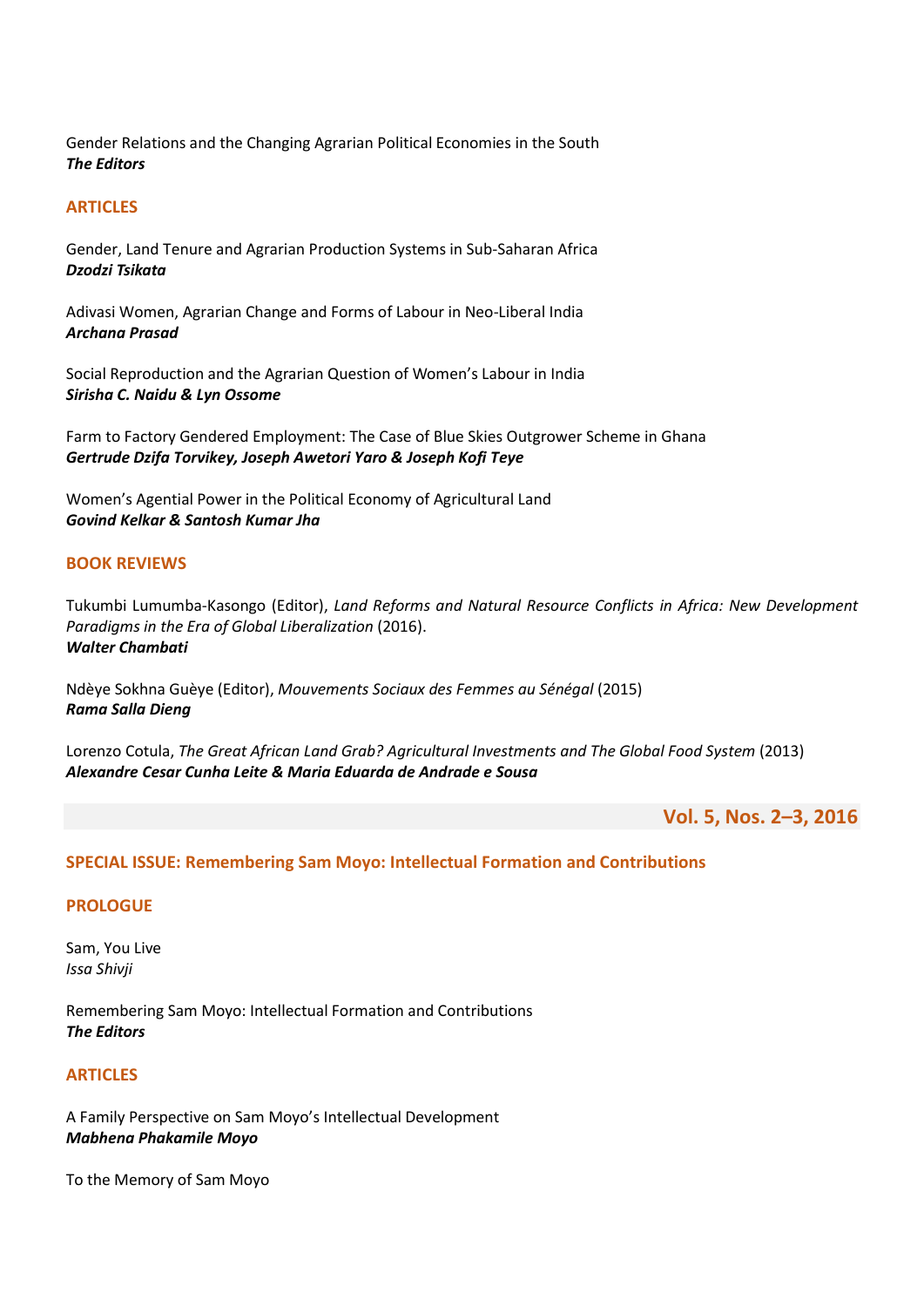#### Samir Amin

In Conversation with Sam Issa G. Shivji

Debating Land and Agrarian Issues from a Gender Perspective Marjorie Mbilinyi

Zimbabwe Institute of Development Studies (ZIDS): The Early Context of Sam Moyo's Intellectual Development Brian Raftopoulos

Sam Moyo and the Struggle for Intellectual Decolonization William G. Martin

Livelihoods, Land and Political Economy: Reflections on Sam Moyo's Research Methodology Ian Scoones

Prospects for Equitable Land Reform in Zimbabwe: Revisiting Sam Moyo's Work on the Land Question Tendai Murisa

The Developmental State and Food Sovereignty in Tanzania Richard Mbunda

Agrarian Question and Democratic Decentralization in Kerala K. N. Harilal & K. K. Eswaran

# BOOK REVIEWS

Sam Moyo, Dzodzi Tsikata & Yakham Diop (Editors), Land in the Struggles for Citizenship in Africa (2015) Archana Prasad

Sam Moyo & Yoichi Mine (Editors), What Colonialism Ignored: 'African Potentials' for Resolving Conflicts in Southern Africa (2016) Lyn Ossome

Renata Motta (2016), Social Mobilization, Global Capitalism and Struggles over Food: A Comparative Study of Social Movements Camila Penna

## EPILOGUE

More Than a Couplet for Sam Issa Shivji

Vol. 6, No. 1, 2017

#### SPECIAL ISSUE: Labour Questions in the Global South

Labour Questions in the Global South The Editors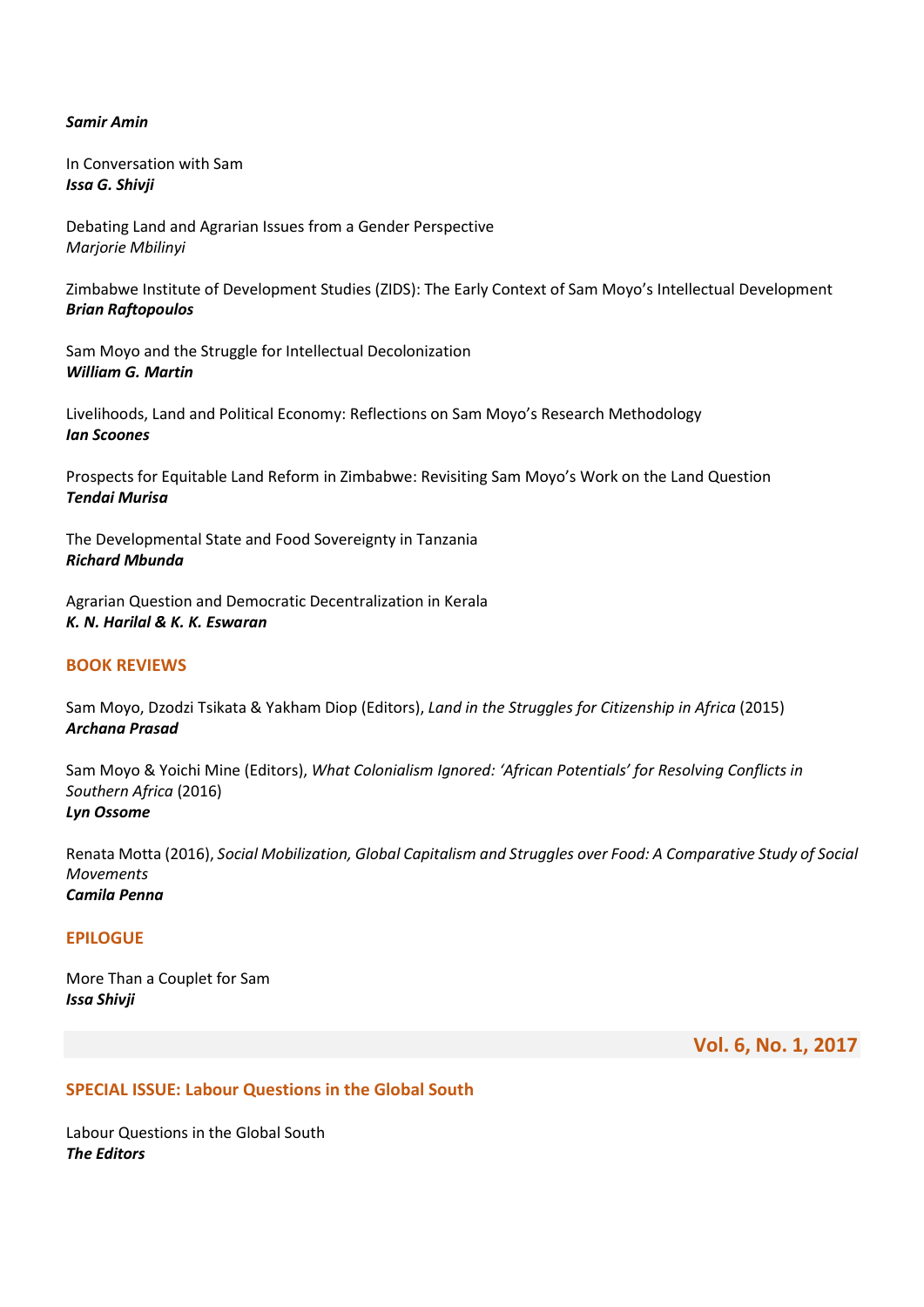The Concept of 'Working People' Issa G. Shivji

Re-organizing Peasant Labour for Local Resilience in China Sit Tsui, Erebus Wong, Lau Kin Chi & Wen Tiejun

Rent and Surplus in the Global Production Network: Identifying 'Value Capture' from the South Satyaki Roy

From 'Labour Dividend' to 'Robot Dividend': Technological Change and Workers' Power in South China Yu Huang & Naubahar Sharif

Changing Forms of Wage Labour in Zimbabwe's New Agrarian Structure Walter Chambati

Labour Trends in Latin America and the Caribbean in the Current Crisis (2008–2016) Vitor Eduardo Schincariol, Muryatan S. Barbosa & Paris Yeros

# BOOK REVIEWS

Sabyasachi Bhattacharya & Rana P. Behal (Editors), The Vernacularization of Labour Politics (2016) Senthil Babu

Deni Irineu Alfaro Rubbo, Párias da Terra: O MST e a Mundialização da Luta Camponesa [Pariahs of the Earth: The MST and the Globalization of the Peasant Struggle] (2016) Débora Assumpção e Lima

Vol. 6, No. 2, 2017

# SPECIAL ISSUE: Revolution and Liberation: 100 Years since the October Revolution, 50 Years since the Arusha Declaration

Revolution and Liberation: 100 Years since the October Revolution, 50 Years since the Arusha Declaration The Editors

#### ARTICLES

The Agrarian Question a Century after October 1917: Capitalist Agriculture and Agricultures in Capitalism Samir Amin

Marxist Theory and the October Revolution Prabhat Patnaik

Mwalimu and Marx in Contestation: Dialogue or Diatribe? Issa G. Shivji

One Hundred Years of Learning: The Russian Revolution of 1917 Wilson do Nascimento Barbosa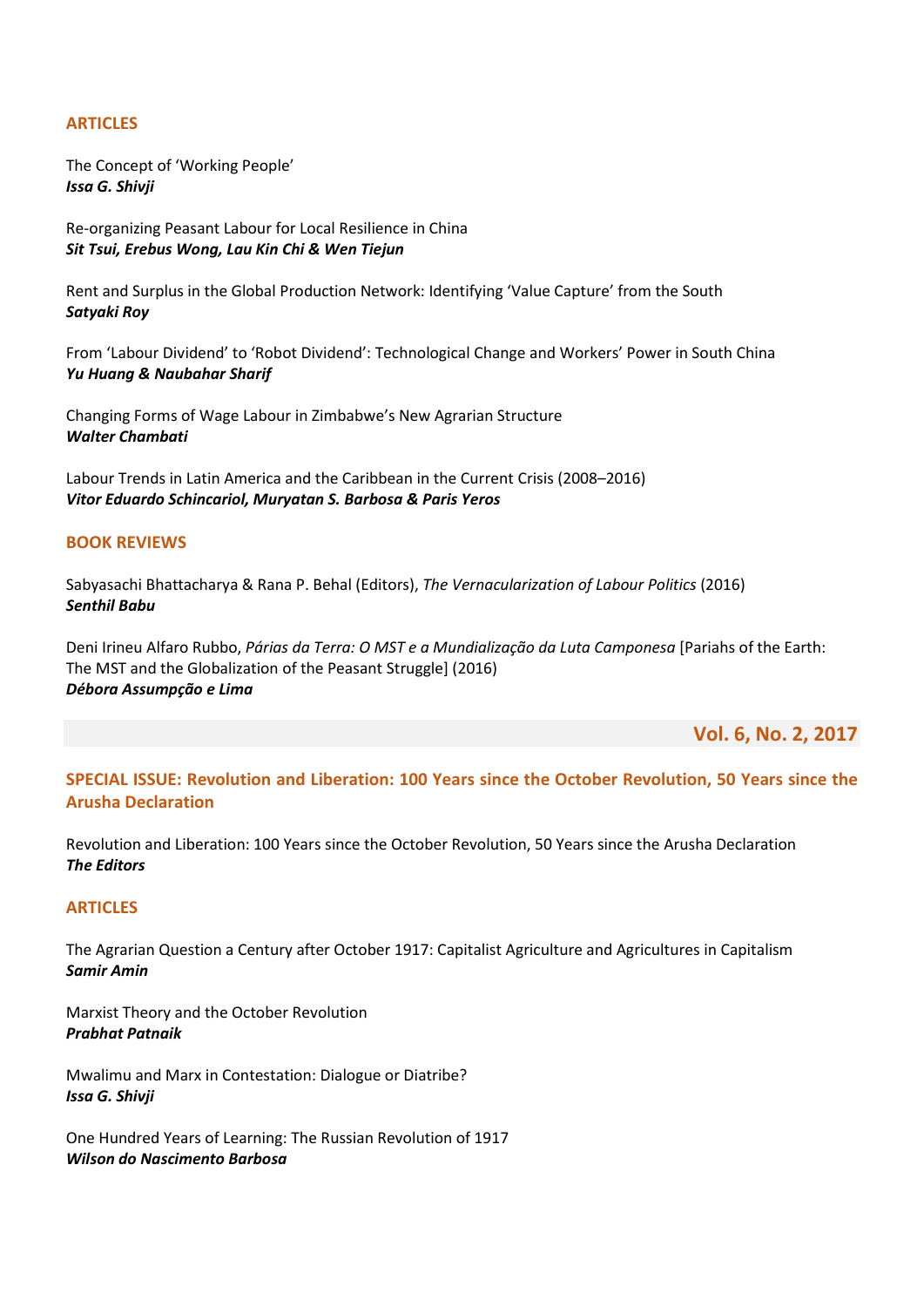The Russian Revolution and the Freedom Struggle in India: Rabindranath Tagore's Letters from Russia Malini Bhattacharya

Barbarism or Socialism: 1917–2017–2050 (?) Minqi Li

## BOOK REVIEWS

Alicia Bárcena & Antonio Prado, Neoestructuralismo y Corrientes Heterodoxas en América Latina y el Caribe a Inicios del Siglo XXI [Neo-structuralism and Heterodox Schools in Latin America and the Caribbean at the Beginning of the 21st century] (2015) Apoena C. Cosenza

Deborah Brautigam, Will Africa Feed China? (2015) Prachi Bansal

Vol. 6, No. 3, 2017

#### Editorial

#### ARTICLES

From 'Relative Surplus Population' and 'Dual Labour Markets' to 'Informal' and 'Formal' Employment and Enterprises: Insights About Causation and Consequences Sheila Bhalla

Grain Financialization and Food Security: A Chinese Perspective Sit Tsui, Lau Kin Chi, Qiu Jiansheng, Yan Xiaohui, Ji Han & Wen Tiejun

Can Partible Inheritance Explain Land Fragmentation? The Case of Bulgaria Natalia Boliari

The Status of Smallholder Farmers in Nepal's Agricultural Development Strategy (2015–2035) Hari Roka

Structural Transformation in the North-eastern Region of India: Charting Out an Agriculture-based Development Policy

Alwin D'Souza & Amit Shovon Ray

#### **LECTURE**

Changing the World Starts with Interpreting It Frank Hoffer

## BOOK REVIEW

Fred Magdoff and Chris Williams, Creating an Ecological Society: Toward a Revolutionary Transformation (2017) S. Krithi

Vol. 7, No. 1, 2018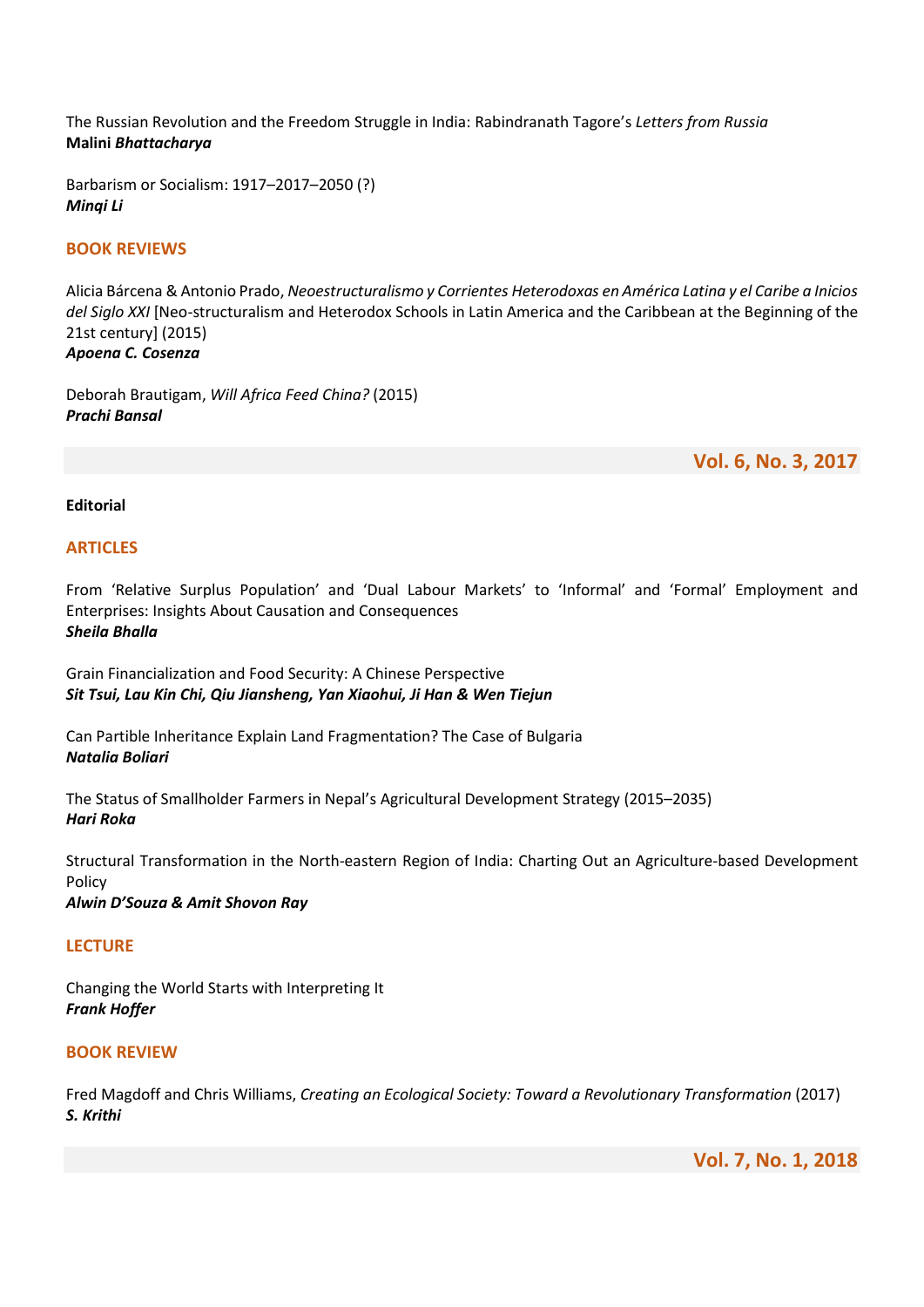Insufficient Economic Convergence in the World Economy: What Do Economists Explain Why Too Many Countries Do Not Catch-Up?

Hansjörg Herr and Bea Ruoff

Agricultural Policy, Employment Opportunities and Social Mobility in Rural Malawi Blessings Chinsinga & Michael Chasukwa

Do Labour Laws and Rising Real Wages Explain Employment Stagnation in the Organized Manufacturing Sector of India? An Empirical Investigation Anamitra Roychowdhury

US Imports Refusals of Agricultural Products and their Impact on the Participation of Indian Firms Murali Kallummal, Disha Mendiratta & Seema Sangita

#### **LECTURE**

Globalization and Labour in Developing Countries: India Dev Nathan

Vol. 7, No. 2, 2018

## SPECIAL ISSUE: Social Movements in the Global South

Social Movements in the Global South The Editors

#### ARTICLES

Agrarian Movements in Neoliberal India: A Case Study of Andhra Pradesh Vyvasaya Vruthidarula Union K. C. Smitha

Agrarian Movements in the Neoliberal Era: The Case of MVIWATA in Tanzania Giuliano Martiniello & Sabatho Nyamsenda

Resisting, Claiming and Prefiguring: Movements for Dignified Housing in São Paulo Stella Z. Paterniani

Peasant Agency in a Changing Agrarian Situation in Central Zimbabwe: The Case of Mhondoro Ngezi Grasian Mkodzongi

#### THIRD WORLD LEGACIES

Debating the African Land Question with Archie Mafeje Sam Moyo

# 1<sup>ST</sup> SAM MOYO LECTURE

Globalization and the Peasantry in the South Prabhat Patnaik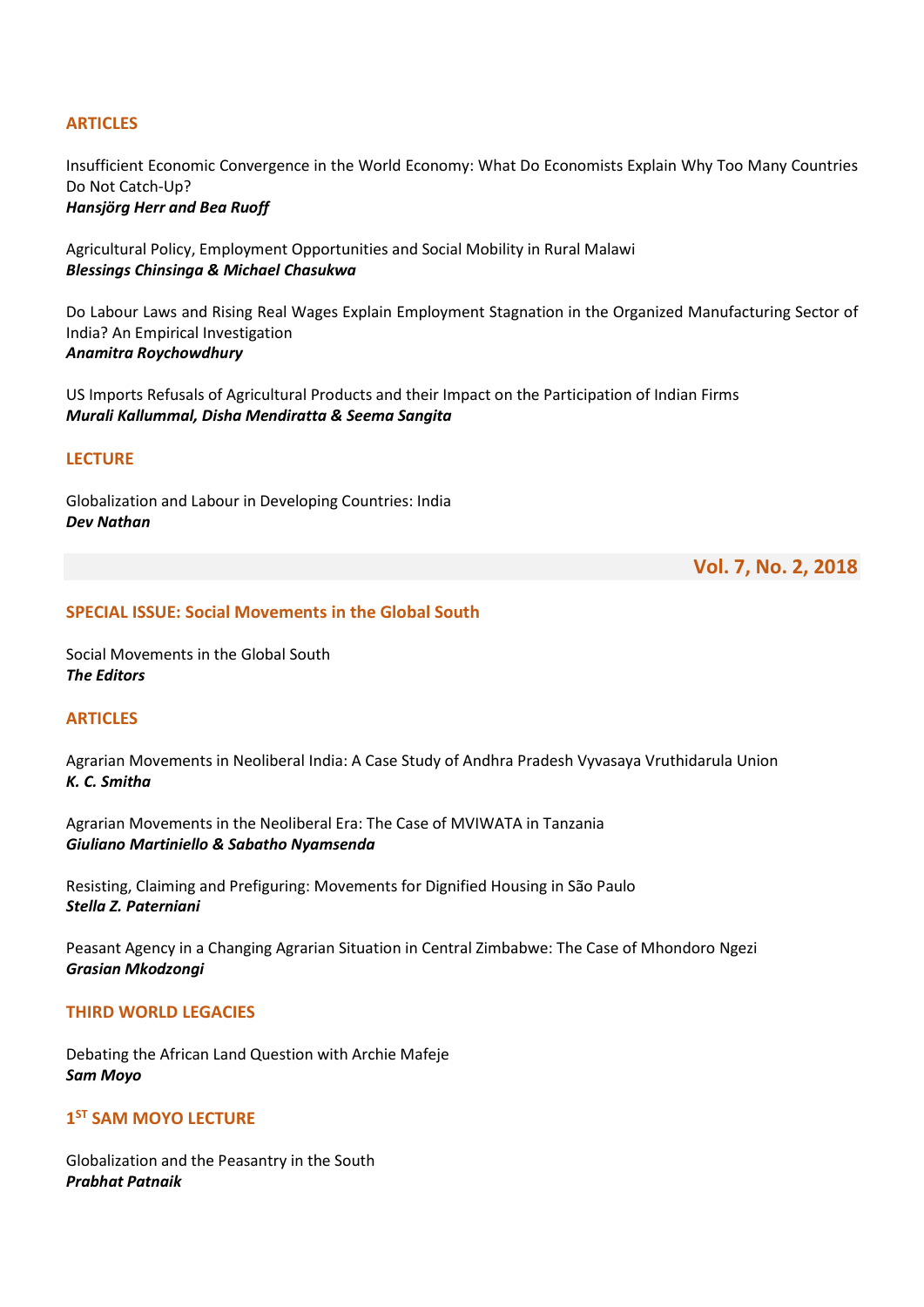#### REVIEW ESSAY

Peasant Internationalism in South America: Political Training, Experiences and Practices of Resistance Deni Alfaro Rubbo

#### **BRIFFINGS**

Remarkable Farmers' Struggles in India: Some Notes from Maharashtra and Rajasthan Ashok Dhawale

Vol. 7, No. 3, 2018

## Editorial

#### **ARTICLES**

Migration and Rural Differentiation: A Case Study of Two Selected Villages in Noakhali Region of Bangladesh Mausumi Mahapatro

The Disrupted Passage from an Agrarian Rural to an Industrial Urban Workforce in Most Countries in the Global South

Christoph Scherrer

#### SPECIAL SECTION: The Politics of Food Sovereignty in South America

Theorizing Food Sovereignty from a Class-Analytical Lens: The Case of Agrarian Mobilization in Argentina Efe Can Gürcan

Drafting a Law, Dissolving a Proposal: Food Sovereignty and the State in Ecuador Alexandra Martinez Flores, Guido Ruivenkamp & Joost Jongerden

#### THIRD WORLD LEGACIES

The Legacy of Ashok Mitra Prabhat Patnaik

The Metamorphosis of the Revolutionary Intellectual Issa G. Shivji

#### BOOK REVIEWS

James Young, Union Power: The United Electrical Workers in Erie (2017) Pradeep Shinde

Lorgio Orellana Aillón, Resurgimiento y Caída de la Gente Decente: Un Sendero en la Formación de una Clase-Etnia Dominante en Bolivia [Rise and Fall of the Decent People: The Path to the Formation of a Dominant Class-Ethnicity in Bolivia, 1940–2003] (2016) Apoena C. Cosenza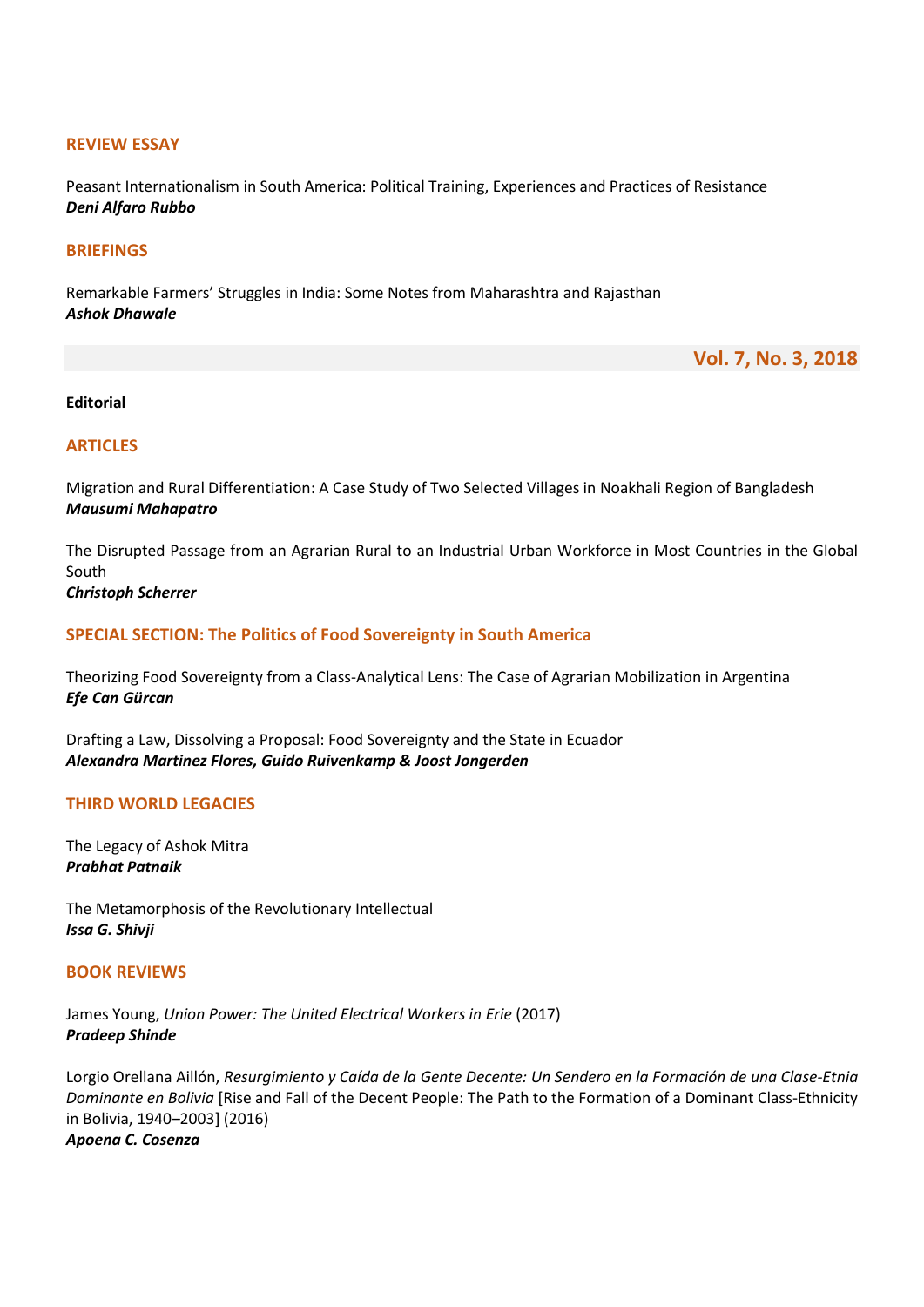## SPECIAL ISSUE: Global Agricultural Value Systems: Trends and Alternatives

Global Agricultural Value Systems: Trends and Alternatives The Editors

## ARTICLES

Global Agricultural Value Systems and the South: Some Critical Issues at the Current Juncture Praveen Jha & Paris Yeros

Global Value Chains and Agribusiness in Africa: Upgrading or Capturing Smallholder Production? Kojo S. Amanor

Working in Chains: African Informal Workers and Global Value Chains Kate Meagher

Addressing Workers' Rights Violations in Apparel and Agricultural Supply Chains through Binding, Cost-Sharing Accords

## Mark Anner

Collective Action as a Prerequisite for Economic and Social Upgrading in Agricultural Production Networks Ismail Doga Karatepe & Christoph Scherrer

India's Rice Export: What Is in It for Farmers? Manish Kumar

The Export Value Chain of Baby Corn in India: Governance, Inclusion and Upgrading Sukhpal Singh

Contracting Sugarcane Farming in Global Agricultural Value Chains in Eastern Africa: Debates, Dynamics, and **Struggles** Giuliano Martiniello & Ricardo Azambuja

Political Economy of Command Agriculture in Zimbabwe: A State-led Contract Farming Model

Freedom Mazwi, Abel Chemura, George T. Mudimu & Walter Chambati

The Food Consumption Pattern of the Free Market: The Mexican Experience Under NAFTA Andrea Santos Baca

## 2<sup>ND</sup> SAM MOYO MEMORIAL LECTURE

Sam Moyo and Samir Amin on the Peasant Question Issa G. Shivji

#### SPECIAL LECTURE

Contemporary Capitalism and the World of Work Prabhat Patnaik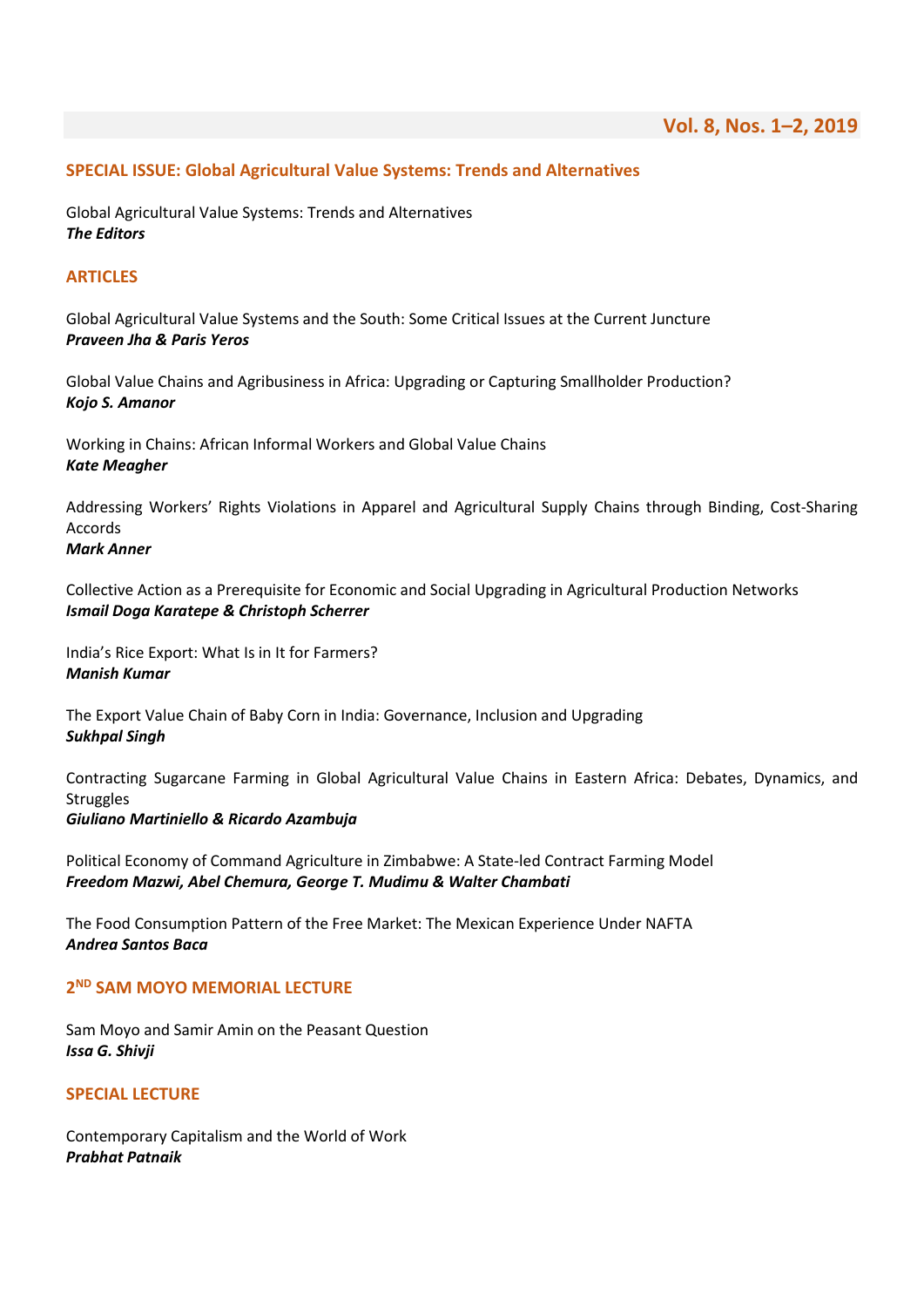The Agrarian Question and Coffee in Costa Rica Nicholas Babin

Thirty Years of Urban Bias: An Estimation of the Rising Disparities in Female Rural and Female Urban Unemployment and Income in Egypt Heba E. Helmy

Farmers' Seed Systems in Southern Africa: Alternatives to Philanthrocapitalism Andrew Mushita & Carol Thompson

Conditions of Employment and Livelihood Security of Informal Workers: A Study of Four Villages in Jalpaiguri District, West Bengal Mampi Bose & Shantanu De Roy

The Agribusiness Model in South African Land Reform? Land Use Implications for the Land Reform Beneficiaries Clemence Rusenga

#### BOOK REVIEW

Hugo Chávez, Mi Primera Vida: Conversaciones con Ignacio Ramonet [My First Life: Conversations with Ignacio Ramonet] (2013) Vitor E. Schincariol

Vol. 9, No. 1, 2020

#### SPECIAL ISSUE: Tribute to Samir Amin: The Return of Fascism and the Challenge of Delinking

Tribute to Samir Amin: The Return of Fascism and the Challenge of Delinking The Editors

#### ARTICLES

Samir Amin on Democracy and Fascism Issa G. Shivji

Neoliberalism and Fascism Prabhat Patnaik

Samir Amin: A Short Intellectual Portrait Amiya Kumar Bagchi

Samir Amin and Debates at the University of Dar es Salaam in the 1980s Ng'wanza Kamata

Late Neo-colonialism: Monopoly Capitalism in Permanent Crisis Paris Yeros & Praveen Jha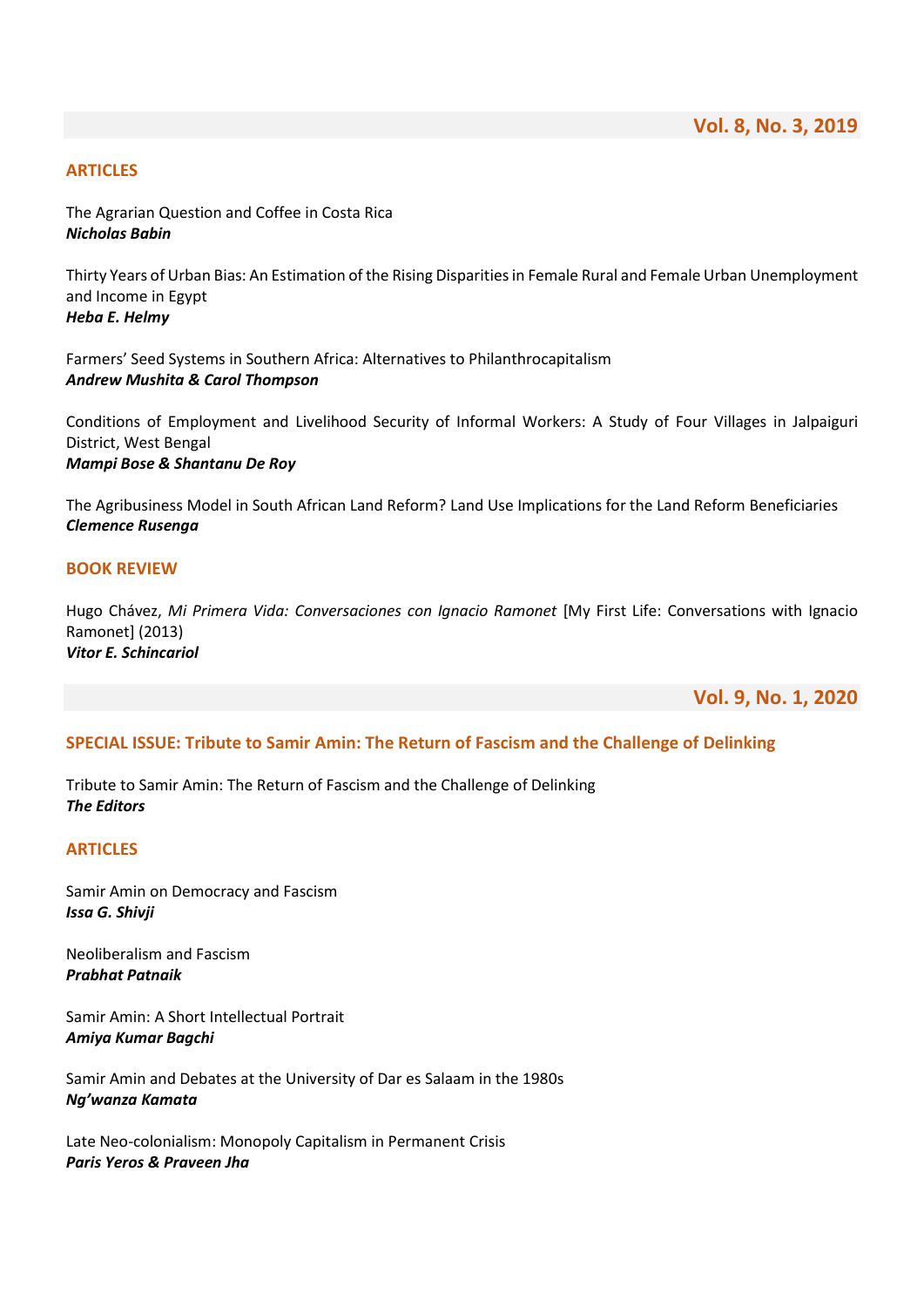Globalization and the Abridgement of Freedom Prabhat Patnaik

Evolution of Customary Land Tenure Institutions in Zambia: The Case of Lufwanyama District in the Copperbelt Province

Ephraim Kabunda Munshifwa, Roy Alexander Chileshe & Niraj Jain

Class Dynamics of Rural Transformation in Brazil: A Critical Assessment of the Current Agrarian Debate Fabiano Escher

Women's Tears or Coffee Blight? Gender Dynamics and Livelihood Strategies in Contexts of Agricultural Transformation in Tanzania Olivia Howland, Dan Brockington & Christine Noe

Political Economy of Capitalist Development in Punjab's Agriculture Paramjit Singh & Inderjeet Singh

Economic Growth and Rural Crisis in India: Imagining Cooperatives as a Viable Solution Manas Ranjan Bhowmik, Saswata Guha Thakurata & Debolina Biswas

## THIRD WORLD LEGACIES

Thandika, Indefatigably Human Issa G. Shivji

## BOOK REVIEW

Vikas Rawal & Dorian Kalamvrezos Navarro (Editors), The Global Economy of Pulses (2019) Poornima Varma

Vol. 9, No. 3, 2020

#### ARTICLES

Land as Home in South Africa: The Living and the Dead in Ritual Conversations Antonádia Borges

Political Economy of Inequality of Rural Bengal in Post-Reform Period: Development or Proletarization? Debolina Biswas

#### SPECIAL SECTION: Spectres of Crisis, Rays of Hope

Specters of Crisis, Rays of Hope The Editors

Globalization and the Pandemic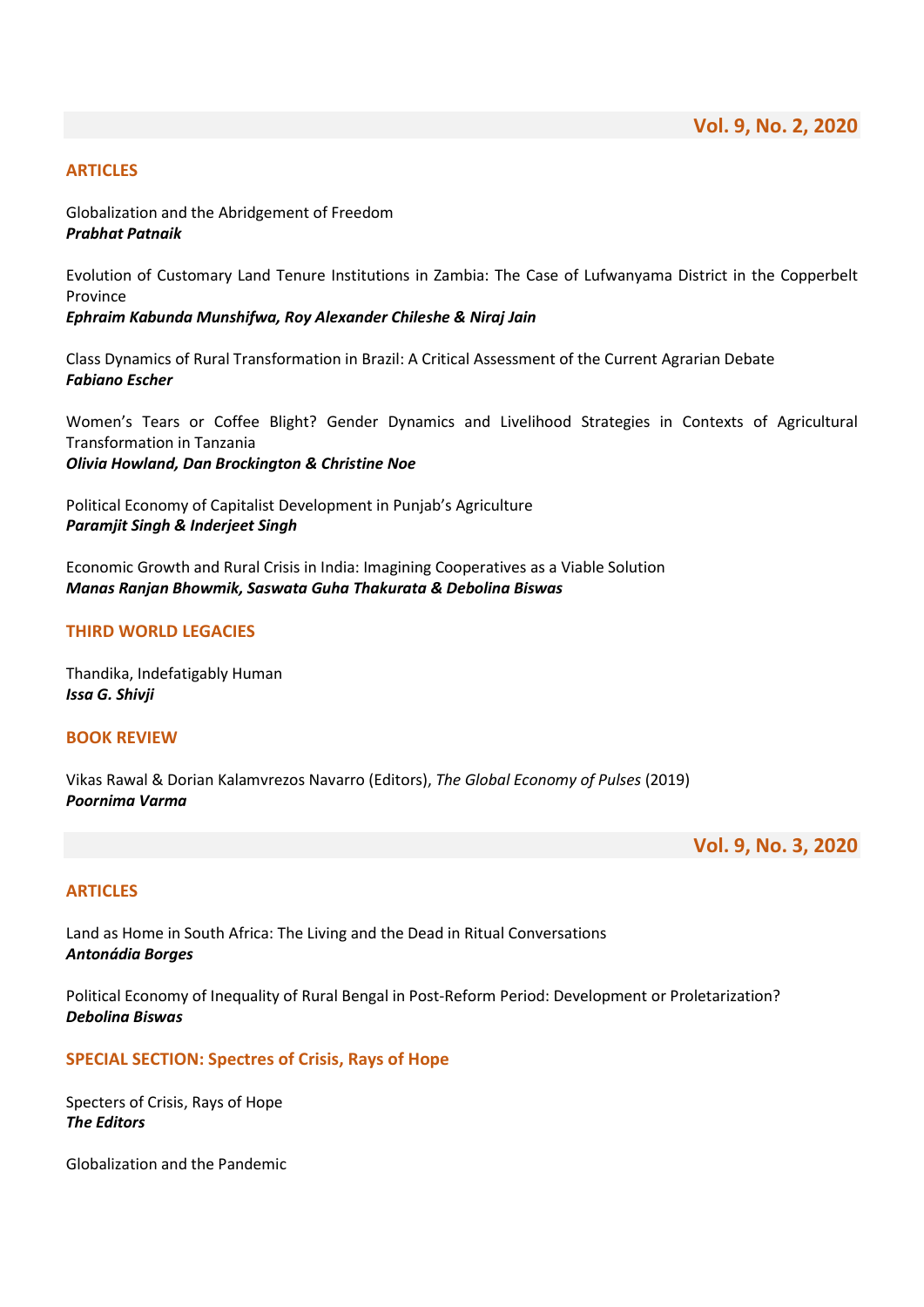#### Prabhat Patnaik

Politics, Policy, and Inequality in South Africa Under COVID-19 David Francis, Imraan Valodia & Edward Webster

Coronavirus Crisis or a New Stage of the Global Crisis of Capitalism? Arturo Guillén

In Transition to Rural Vitalization: China's Strategy amid the Global Crises Erebus Wong, Sit Tsui, Lau Kin Chi & Wen Tiejun

The Far Right: Formidable but Not Unbeatable Walden Bello

## BOOK REVIEWS

Manoranjan Mohanty, China's Transformation: The Success Story and the Success Trap (2017) Praveen Jha

Brahma Prakash, Cultural Labour: Conceptualizing the 'Folk Performance' in India (2019) Satish Poduval

# Vol. 10, No. 1, 2021

#### SPECIAL ISSUE: Women's Liberation and Agrarian Transitions in the Global South

Women's Liberation and Agrarian Transitions in the Global South The Editors

#### **ARTICLES**

Women's Liberation and the Agrarian Question: Insights from Peasant Movements in India Archana Prasad

Pedagogies of Feminist Resistance: Agrarian Movements in Africa Lyn Ossome

Brazilian Black Feminism in Rural and Urban Spaces Flavia Rios & Regimeire Maciel

Insurgency, Land Rights and Feminism: Zapatista Women Building Themselves as Political Subjects Clara Bellamy

Austerity Programs in Argentina and the Structural Continuity of Extractivism: A Feminist Perspective Patricia Laterra, María Julia Eliosoff & Agostina Costantino

Land, Gender, and Class Relations in Ghana's Cassava Frontier Gertrude Dzifa Torvikey

SPECIAL SECTION: Spectres of Crisis, Rays of Hope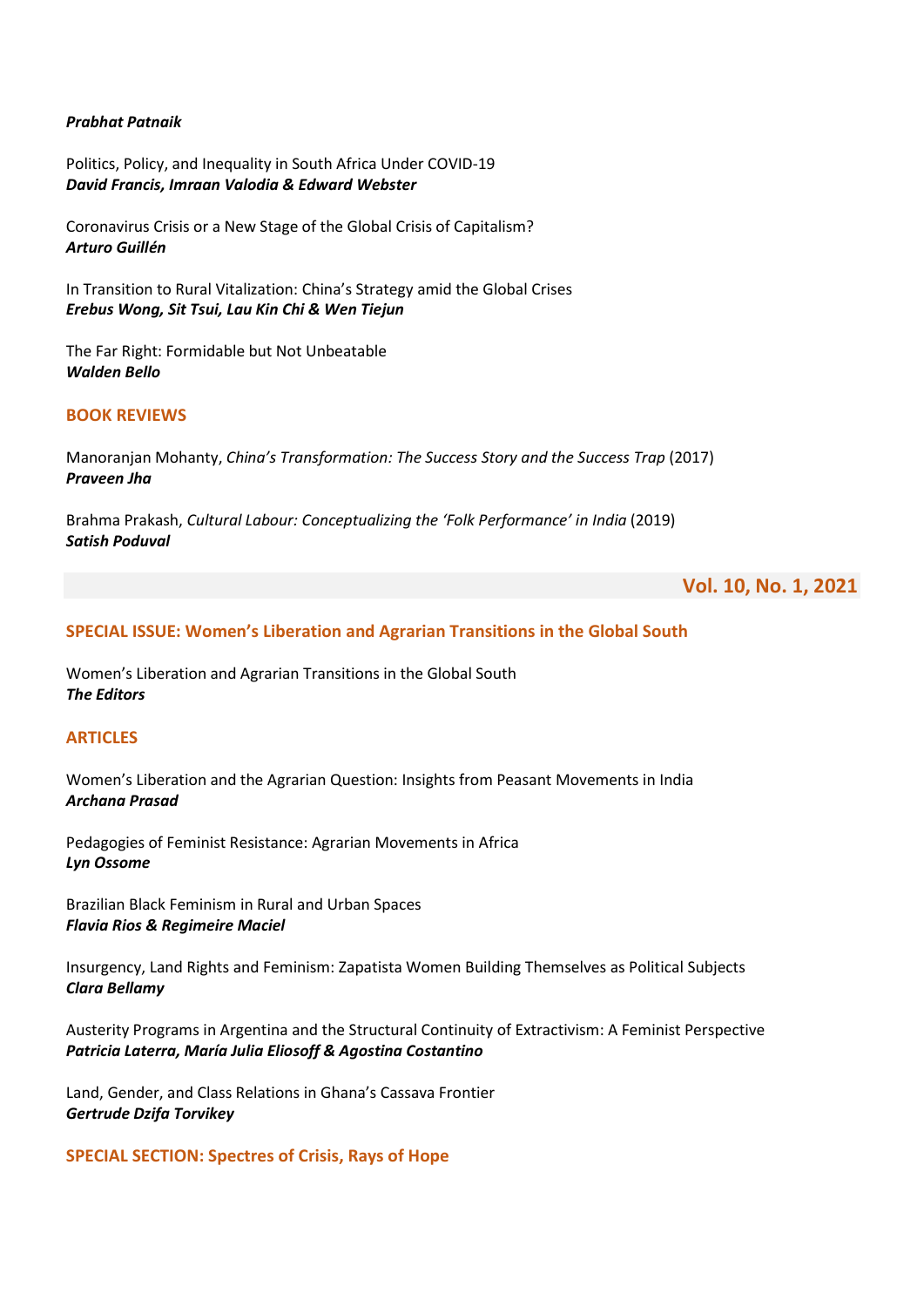COVID-19: Intensifying the Existential Threat to the Caribbean 155 Michael Witter

The Wretched of COVID-19 in Brazil: Colonial Spectres of an Announced Crisis Deivison M. Faustino

## THIRD WORLD LEGACIES

Engels and the Worker–Peasant Alliance Prabhat Patnaik

Vol. 10, No. 2, 2021

Editorial

## ARTICLES

Transition in the Rural Credit Structure of West Bengal: The Case of Murshidabad District Sudipta Bhattacharyya & Nikhil Kumar Mandal

Brazil's Humanitarian Food Cooperation: From an Innovative Policy to the Politics of Traditional Aid Thiago Lima

Food Procurement in Post-Neoliberal Countries: Examples from South America Estevan Leopoldo de Freitas Coca

Accessing Global Capital through Remittance: A Route to the Reconfiguration of Peasantry Mode of Production in Rural Eritrea

Temesgen Tesfamariam Beyan

# SPECIAL SECTION: Zimbabwe's Fast-Track Land Reform at Twenty Years

Revisiting the Trimodal Agrarian Structure as a Social Differentiation Analysis Framework in Zimbabwe: A Study Freedom Mazwi, Rangarirai G. Muchetu & George T. Mudimu

Does Land Still Matter? Gender and Land Reforms in Zimbabwe Lyn Ossome & Sirisha C. Naidu

#### SPECIAL SECTION: Spectres of Crisis, Rays of Hope

A People's Green New Deal: Obstacles and Prospects Max Ajl

The 'Nested' Power of TNCs – Smallholders' Biggest Challenge Christoph Scherrer

## BOOK REVIEW

Praveen Jha, Avinash Kumar, and Yamini Mishra (Eds.) (2020). Labouring Women: Issues and Challenges in Contemporary India Twinkle Siwach